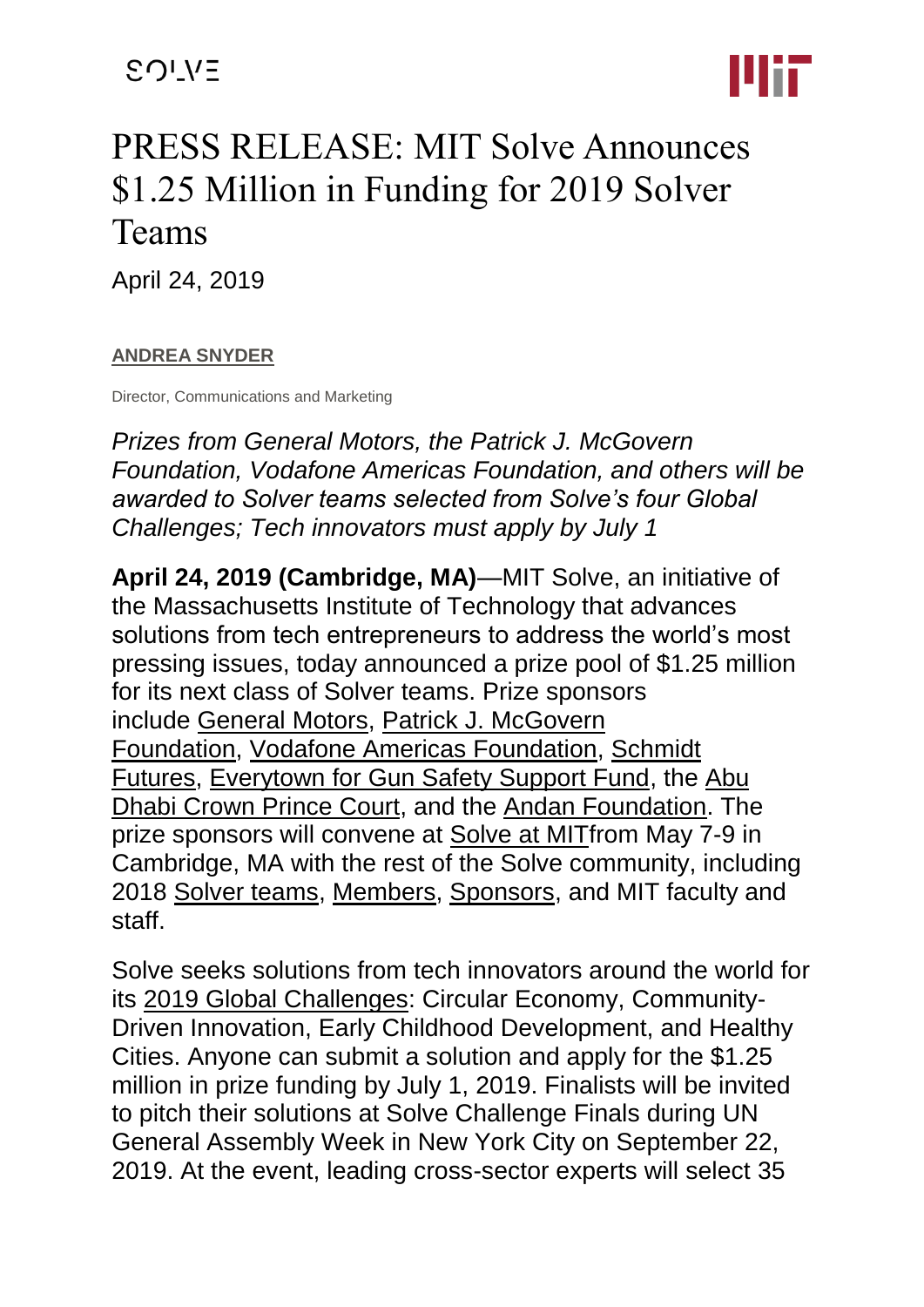

of the most promising tech-based innovators to become Solver teams. They will work with Solve for the next year to scale their solutions with the support of funding, networking, mentorship, marketing, and more from the Solve community.

#### **2019 MIT Solve Prizes available for selected Solver teams:**

- **[Solver Funding](https://solve.mit.edu/challenges)**: Solve will award a \$10,000 grant to all Solver teams selected during Solve Challenge Finals in September by the cross-sector judging panels of each of Solve's four Challenges.
- **[GM Prizes](https://solve.mit.edu/challenges/)** *supported by General Motors*
	- <sup>o</sup> Solutions that foster prosperity and social mobility for underrepresented community members—including through STEM education—are eligible for the GM Prize on Community-Driven Innovation. Up to \$50,000 will be granted to two recipients.
	- <sup>o</sup> Solutions that help communities shift towards a more circular economy through zero waste and zero carbon—including through STEM education for new design and manufacturing techniques—are eligible for the GM Prize on Circular Economy. Up to \$50,000 will be granted to two recipients.

#### • **[AI Innovations Prize](https://solve.mit.edu/challenges)** *supported by the Patrick J. McGovern Foundation and Schmidt Futures*

<sup>o</sup> Solutions that are propelled by advanced computing techniques or that leverage artificial intelligence to address any of the four Challenges are eligible for the AI Innovations Prize of up to \$500,000, granted across several recipients.

### • **[Innovation for Women Prize](https://solve.mit.edu/challenges)** *supported by the Vodafone Americas Foundation*

<sup>o</sup> Solutions that use technology to empower and enrich the lives of women and girls are eligible for the Innovation for Women Prize. Vodafone Americas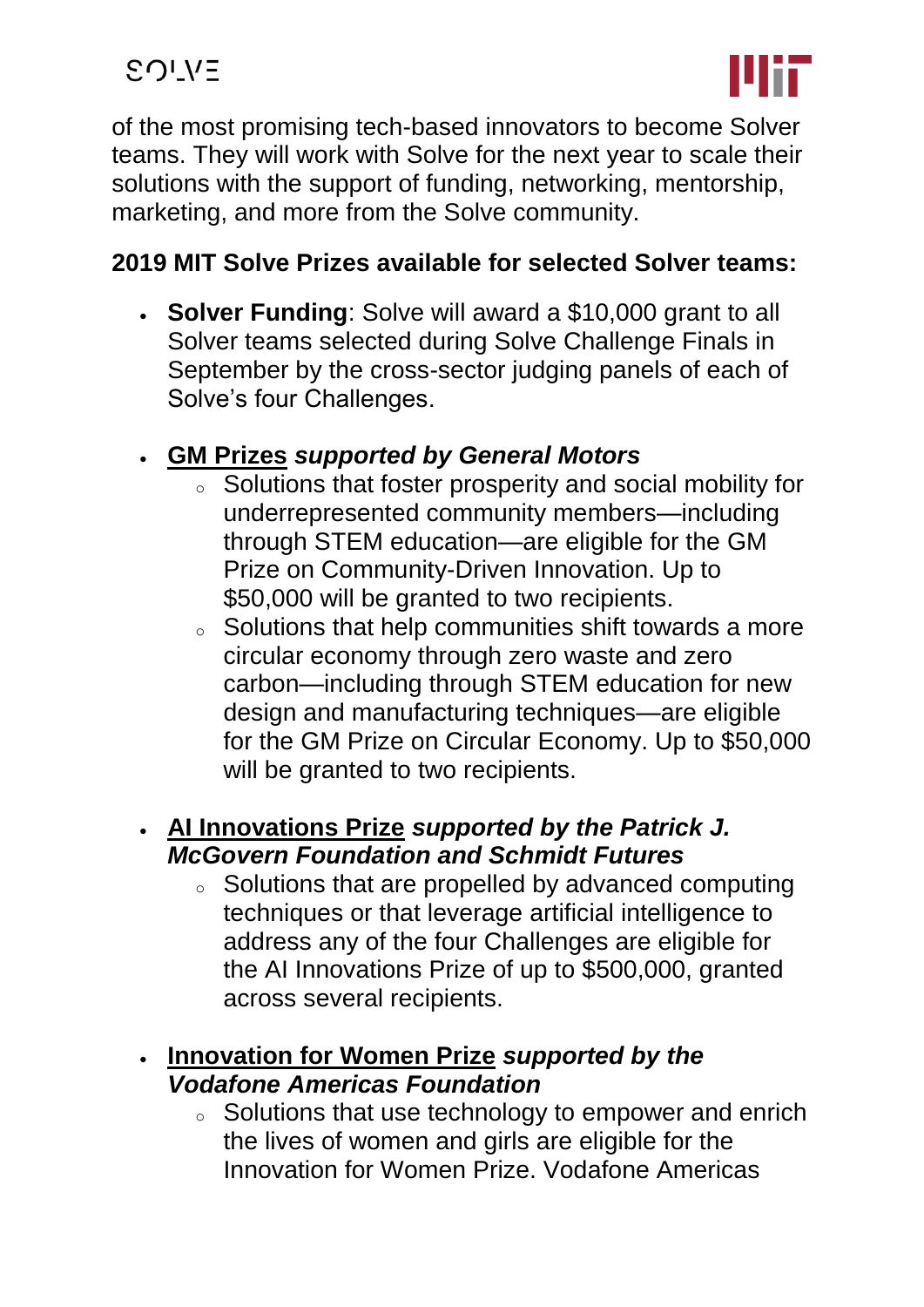**SOLVE** 



Foundation will award up to \$75,000 across up to three Solver teams addressing any of Solve's Challenges.

#### • **[Everytown for Gun Safety Prize](https://solve.mit.edu/challenges/healthy-cities)** *supported by Everytown for Gun Safety Support Fund*

- <sup>o</sup> Holistic, community-based Healthy Cities solutions that use technology to make cities safer are eligible for up to \$100,000 in grant funding.
- **[Innovating Together for Healthy Cities Prize](https://solve.mit.edu/challenges/healthy-cities)** *supported by Abu Dhabi Crown Prince Court*
	- <sup>o</sup> The Innovating Together for Healthy Cities Prize of \$75,000 will be awarded to one prize recipient, and is open to projects that focus on preventing or managing infectious disease or vector-borne illness in cities or slums.

### • **[Innovation for Refugee Inclusion Prize](https://solve.mit.edu/challenges/community-driven-innovation)** *supported by the Andan Foundation*

<sup>o</sup> Solutions that use innovation to advance economic, financial, and political inclusion of refugees in their hosting communities are eligible for this prize of up to \$50,000. Eligible Solver teams will be selected from the Community-Driven Innovation Challenge.

"We are thrilled to work with such a diverse array of leading organizations to secure much needed funding for solutions to the world's most intractable challenges," said Alex Amouyel, Executive Director at MIT Solve. "There are innovators solving world challenges all around the world, but too few of them have access to the capital and expertise they need to scale. At Solve, we're helping to bridge the pioneer gap in social impact, which is critical to achieving the UN Sustainable Development Goals."